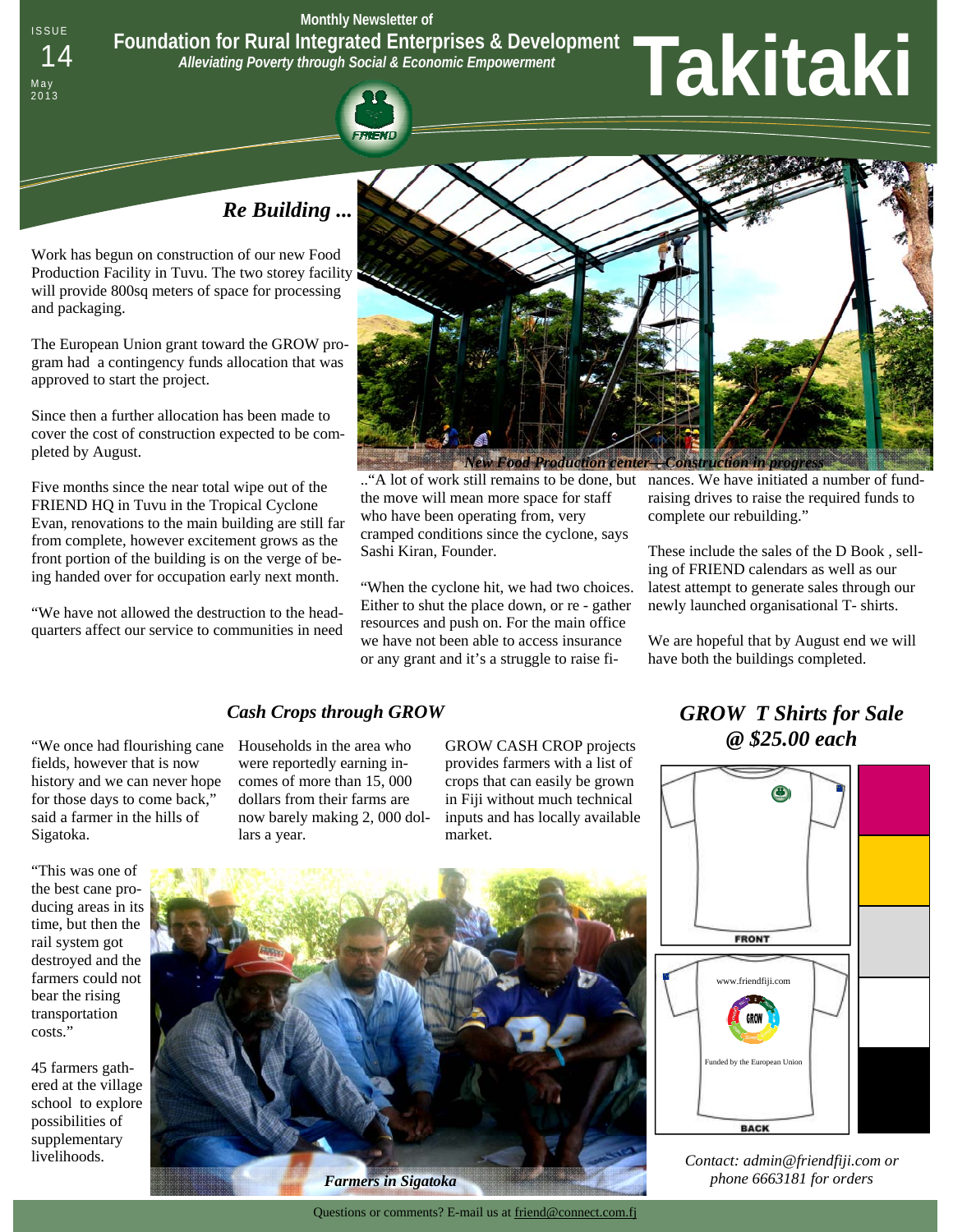

# *Sharing stories of community work with funders*

FRIEND participated in the AUSAID PIFS Regional Design Workshop held at the Forum Secretariat in Suva this month.

The two day meet saw FRIEND presenting on a panel on Livelihoods, Skills, Cooperatives and Enterprise sharing stories of its work directly with communities.

The two day event also saw a display of ever increasing range of *Friend's Fiji Style*® goods that included jams,

pickles, chutneys, herbal teas, spices and handmade cards.

FRIEND Income Generation Programs are hailed as one of the few community based initiatives that have proved sustainable in the Pacific in the last decade.

The workshop was attended by around 80 AUSAID workers and ngo representatives from around the Pacific

# *Food Drying for Food Security*

Attractive dried fruits as a healthy snack are the new experiments in our communities as women are taking advantage of Food Processing trainings being organised by FRIEND.

Two workshops were held in Lautoka and Labasa this month and two more are planned for Rakiraki and Sigatoka in the coming month.

The participants from the 2 centers were taught the tricks of fruit processing using solar drying, packaging and labeling.

They also learnt how to make flour from the root crops and vudi.

They were also trained in building their own simple solar dryers using available timber for posts and flooring.

FRIEND conducted the workshop with assistance of a consultant trainer, Ms Rupantri Raju, who is a food scientist at the Fiji National University.





*Yen Tavua students with USP Staff at the training venue* 

# *YEN on Track*

GROW YEN programme has ing the importance of the opcompleted four out of the tar-portunity and are participating get 10 set of trainings this actively in the various initiamonth.

"The progress is on target as per the workplan for the three "We are hopeful of at least year project signed with the 85% of the participants secur-European Union," GROW Manager Sandhya on completion of the pro-Narayan.

"We are working with groups "The support from the corpoof 20 students at a time to rate sector is much appreciatupskill them for the labour ed in providing work attachmarket."

"Most of the youths are realiz-

tives to boost their self esteem ."

says ing permanent work positions gram."

> ment opportunities for the youths," says Sandhya.

Questions or comments? E-mail us at friend@connect.com.fj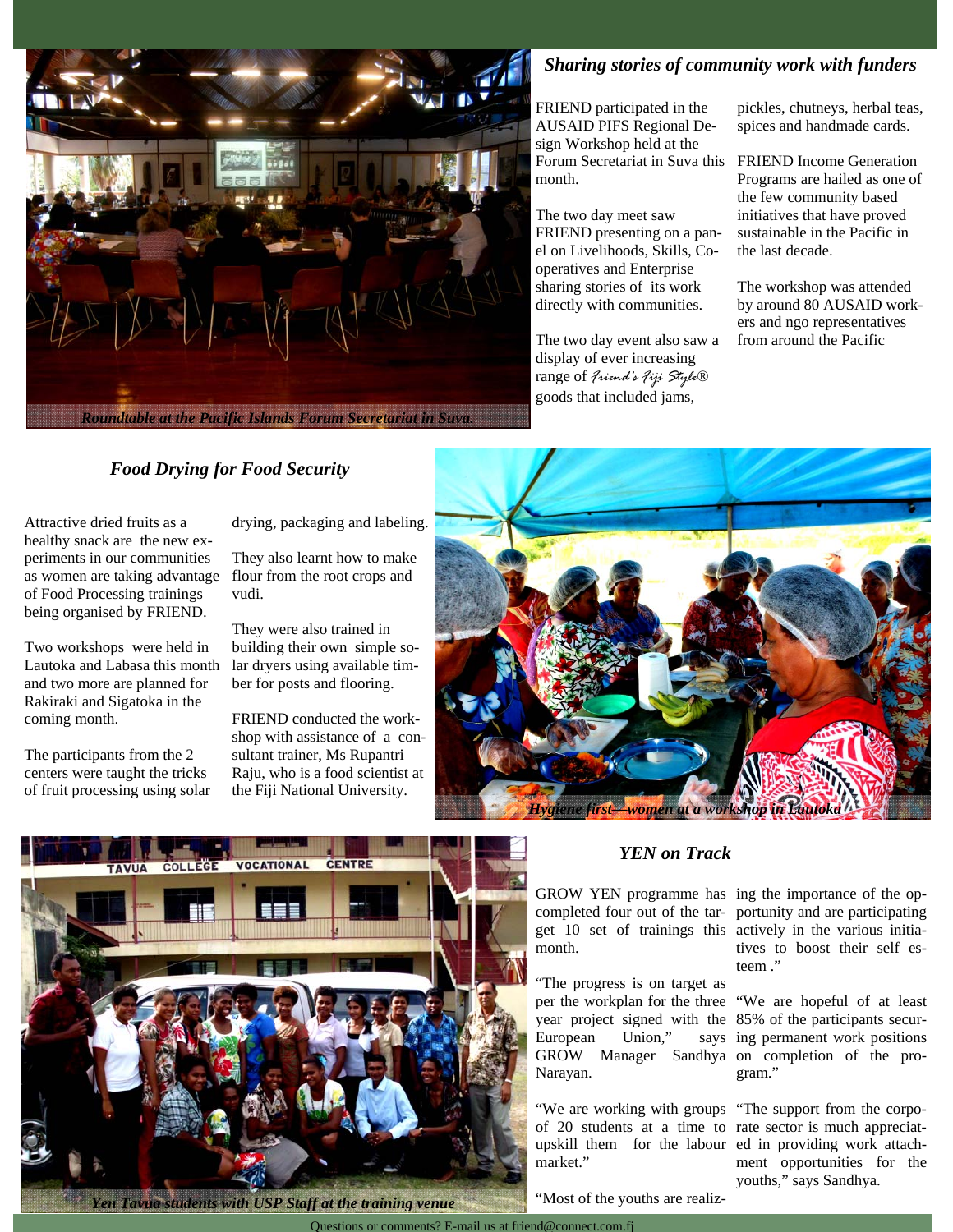#### *Our Journey Together*



sustainable.

These workshops were led by a local peace facilitator, Adi Vasu Levu Chute who has conducted many similar workshops around the country.

The process of "Our Journey Together" encouraged participants to explore actions that could be under taken to prevent, reduce and transform deep-seated violent conflicts.

Violence in this context was inclusive of domestic violence, community conflicts including leadership disagreements, crimi-



and nal acts - wounds and traumatic experiences that is seldom shared in the culture of silence.

development plans could be

The workshops were facilitated in local languages in Ba. Lautoka and Tavua.

# *A Lunch to Remember*

The table was laid out with a gentle sea breeze blowing it's welcoming kisses.

As guests sat back and relaxed, tantalizing blends were placed one after the other before them.

"It is what I have always eaten at home, but it somehow tastes different," was exclaimed by more than one guest as they gave their verdicts on various dishes before them.

We would all agree that the foods served to visitors to our shores is hardly what is eaten in homes in the islands.

Using local ingredients to churn out meals suitable for resort style service celebrity chef Robert Oliver amazed with his unusual blends.

His approach seem to be fresh, simple and delicious.

One of his star ingredients remains *Friend's Fiji Style*® Tamarind Chutney.

And is part of his new cooking show that is soon to be broadcast in over 100 countries to promote pacific and its cuisines worldwide.







### *Recipe Corner - Fruit Lote—A Fiji Dessert*

#### **Ingredients**

3 Cups water 1 cup diced pawpaw 1 cup diced watermelon 1/4 cup lemon juice 3/4 cup grated cassava 1/2 cup sugar 1 cup sliced banana



#### **Method**

Mix water, sugar, and grated cassava. Bring mixture to the boil, stirring well. Add the sliced banana and cook for 2-3 minutes. Remove from heat, and allow to cool. Stir in lemon juice. Set out the layers in a cocktail glass.

**Serving suggestions** Serve chilled with thick coconut cream in top.

*The photo of the fruit lote is from the lunch hosted by Chef Robert Oliver at The Pearl Resort this month.*